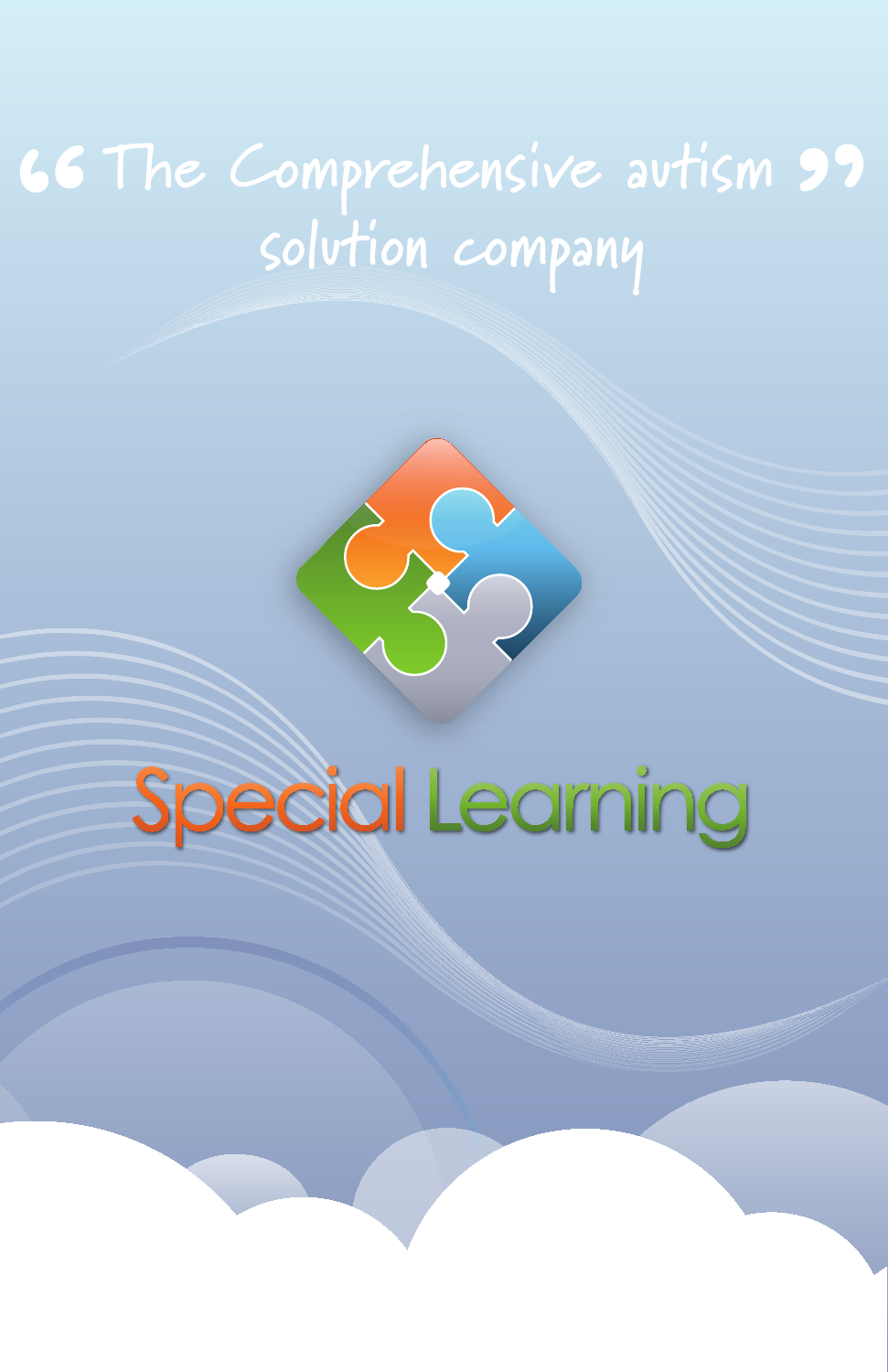**Introducing Special-Learning.com**

Special Learning, Inc. (www.special-learning.com) is an internetbased company that exists to offer every parent of a child diagnosed with Autism Spectrum Disorder a genuine chance to help their son or daughter attain an abundant and fulfilling life using Applied Behavior Analysis (ABA) Therapy. The site provides extensive information, resources and tools for anyone who works with children with autism.

Special Learning is dedicated to becoming the global leader for autism solutions by leveraging internet-centric and mobile technologies to meet the unique needs of individuals with autism, as well as their parents, families, providers and teachers. Special Learning provides the global autism community with best-practice tools, education and training in how to help children with autism move up the skills spectrum intuitively, successfully and affordably. The company's mission is to become *THE* destination for autism information, resources and tools worldwide.

Autism is quickly becoming one of the most prevalent disorders affecting children and is rapidly approaching epidemic proportions in the United States, yet there is a critical shortage of accurate and reliable information and therapy available to families affected by ASD. Parents with recently diagnosed children face a bewildering array of choices in determining the best course of action to ensure that their children are diagnosed early and get access to the ideal treatment for their condition.

One approach to intervention stands out above the rest as the most widely recognized for its evidence-based methodologies. More than four decades of research proves that it can significantly improve the quality of life for children with ASD, and in many cases, with proper intensive application, permit them to mainstream into the typical classroom. That approach is therapy based on the principles of Applied Behavior Analysis, or ABA.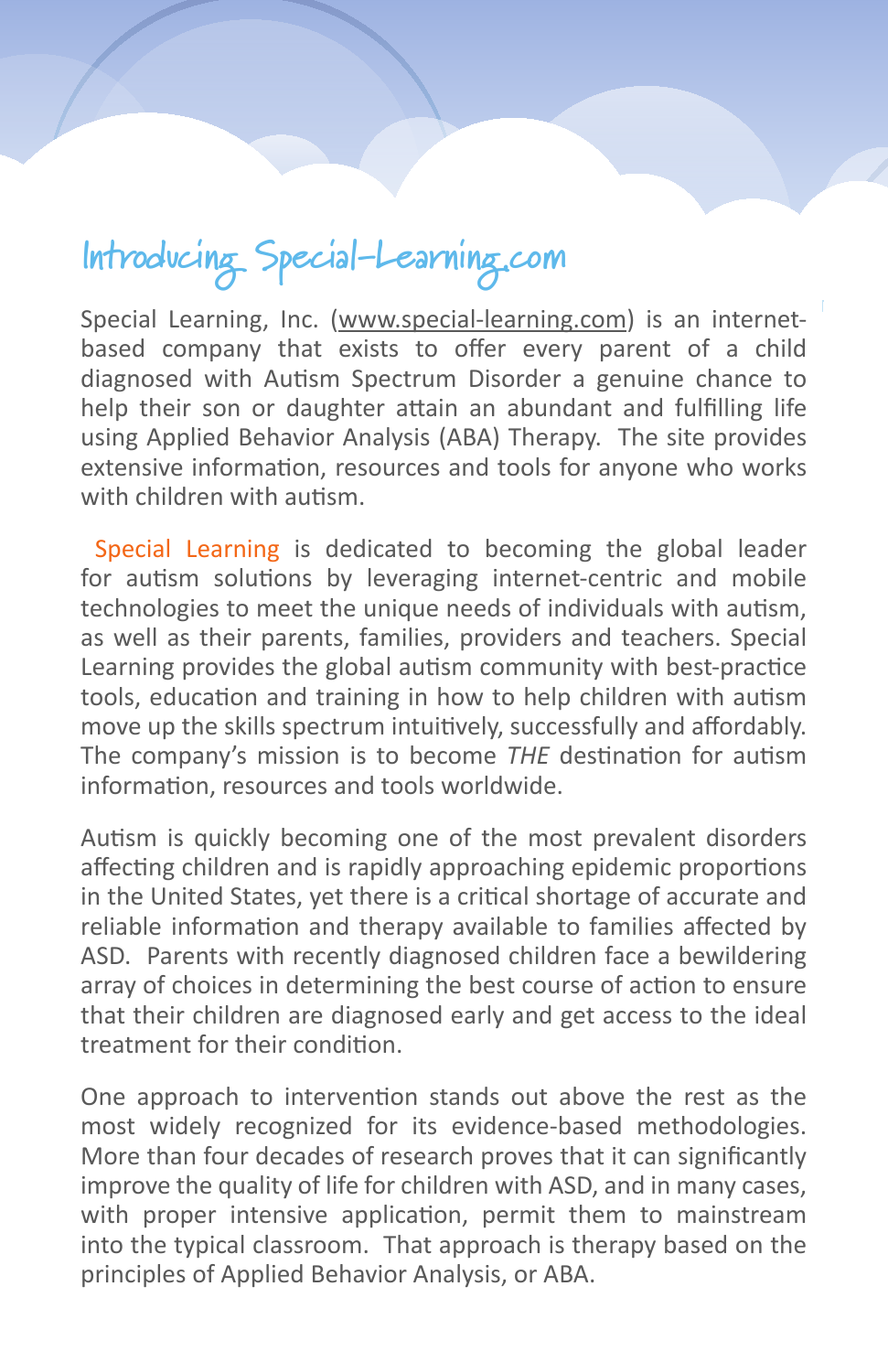Nevertheless, the rapidly increasing number of diagnosed children is already exceeding the supply of qualified providers trained in effectively teaching critical life skills to children with ASD. Even if a parent *can* find such professionals to help their child with a rigorous ABA-compliant program, it is likely to cost as much as \$75,000 per year, which is well outside the financial reach of most families.

Special Learning provides parents, providers and schools with cost effective options to augment a child's professional ABA curriculum with evidence-based ABA solutions to significantly reduce the cost of the program. This is done in two ways: By providing an extensive collection of free information including articles, videos, and blogs from autism care experts, resource directories and forums; by offering an exclusive selection of ABA-compliant tools and training materials that include web applications, mobile applications, physical ABA materials, eLearning programs and eBooks; and integrated suites of ABA products that teach parents and teachers how to use intervention techniques similar to the ones professional behaviorists use.

Special Learning also has its own non-profit foundation, whose goal is to insure that families with a genuine need for ABA-based solutions have access to them. Funding comes from cash contributions made by Special Learning, Inc. as well as from charitable donations (both in cash and in-kind products and services) from foundations, corporations and individuals, as well as partner organizations that contribute their own ABA products and services. Special Learning ABA Education Fund mission is to ensure the broadest deployment of ABA products and services and to increase awareness about the effectiveness about this form of therapy for individuals with autism.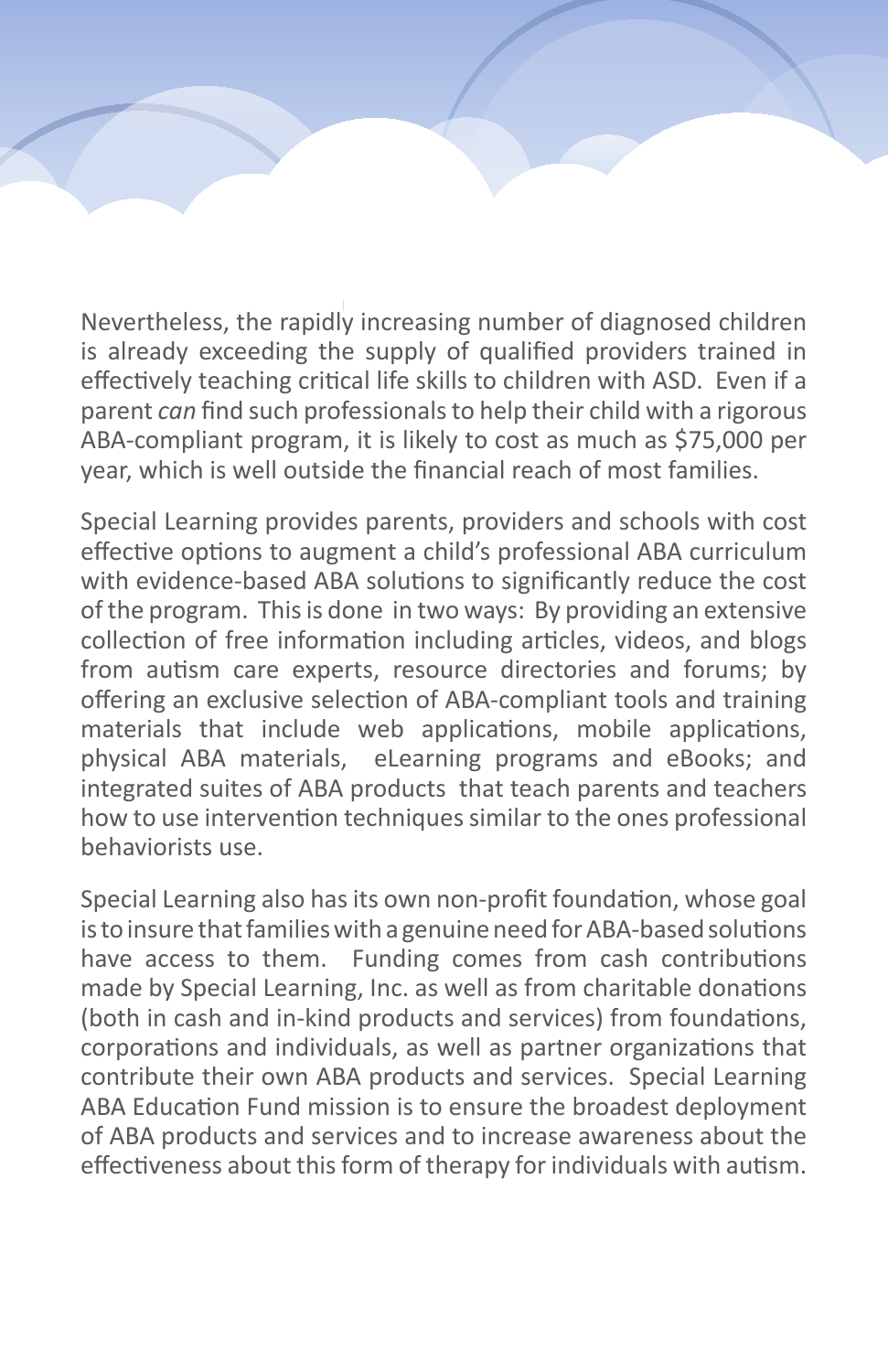### **Overview of Autism Spectrum Disorders**

In Autism Spectrum Disorders, a child's social, communication and learning skills are compromised due to developmental disabilities caused by neurological disorders that affect the normal functioning of the brain. The effects on a child diagnosed with **Autism Spectrum Disorder (ASD)** may vary from mild to severe intensity. Perhaps the most crucial fact to know is that **Autism** is a disorder that can be managed, not a disease that can be cured. It is not in any way contagious and while some cases have been linked to genetic factors, the causes of autism are still a matter of intense study.

Autism is quickly becoming one of the most prevalent disorders affecting children. As recently as 2001, the National Institute of Health estimated that 1 in 250 children were affected by Autism. But according to a 2009 article in the journal *Pediatrics*, Autism has increased to an alarming rate of 1 in 91 children (1 in 56 for boys). Various researches estimate growth of 10 to 17% annually, which means this condition is reaching epidemic proportions.

**Autism** diagnosis in a child can be very hard to accept and comprehend for the rest of the family members. Feelings of desperation and helplessness are not uncommon. The first instinct, especially for parents, is to find ways to help their child by any means possible. It may seem too great a challenge in the beginning, but with proper knowledge, tools and interventions, children diagnosed with **ASD** can live complete and productive lives.

**Children with autism** will usually begin showing symptoms within the first three years of life and some signs can be occasionally be detected within the first year. Autism is classified as a range or *spectrum* of disorders, so each child's condition is unique. There are currently five classifications within the spectrum based on the appearance of specific symptoms and their level of severity.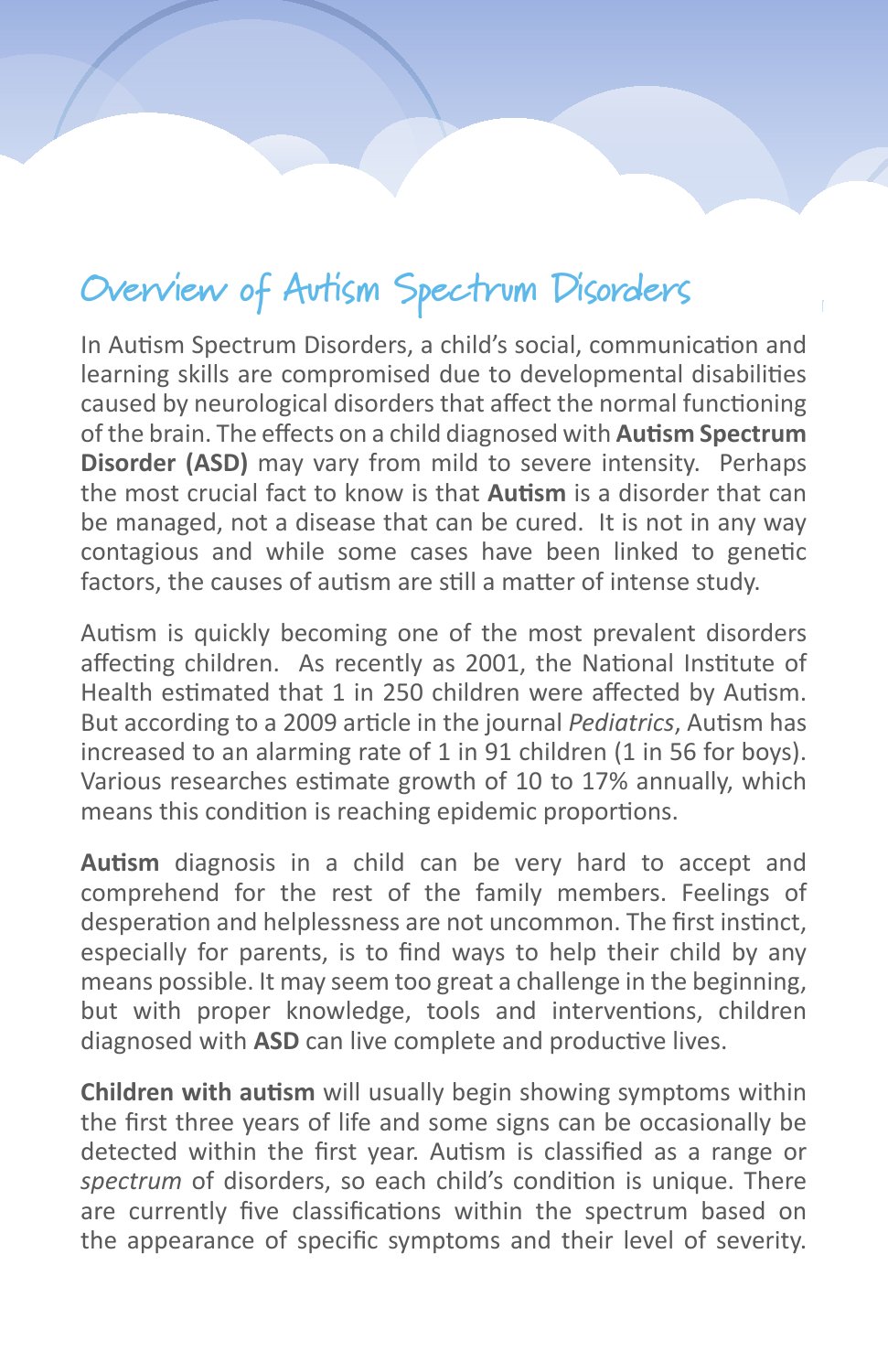Some children with ASD manifest extreme cognitive impairment while others display slight delays in social and communication skills. Children with high functioning autism, including Asperger syndrome, sometimes exhibit higher than average intelligence.

Some individuals diagnosed with ASD may be more socially introverted, while others will enjoy socializing; however all will have some degree of difficulty in communication and social skills. In helping a special needs child, the goal is always to improve skills, and to decrease problem behaviors such as tantrums, aggression and self-injury.

There is no single **treatment approach for autism that works for every individual in every case**.However, rigorous and appropriate application of applied behavior analysis (ABA) has resulted in success rates as high as 70%, particularly with individuals on the lower end of the spectrum; even among those demonstrating more severe symptoms, ABA has been extremely effective in increasing social and cognitive skills, and reducing behavioral issues. Unlike other disabilities, rigorous study of ASD is still in its early stages and the disorder's complexity is not yet fully understood. With the single exception of Rett Syndrome, where a specific rare genetic mutation has been identified, even the cause of Autism still remains partially unanswered. Studies with identical twins shows that if one twin has ASD the other twin has at least an 80 percent chance of having it also, but there appear to be other factors involved as well and nothing is known with any certainty.

However, there is a non-medical approach that has been scientifically proven to be effective in improving the quality of life for most children diagnosed with ASD. **Applied Behavioral Analysis** or ABA therapy is the only evidence-based treatment that has gained credibility. (U.S. Department of Health and Human Services, 1999) This approach makes use of a system of rewards and prompts to encourage and develop the proper responses from a child with ASD.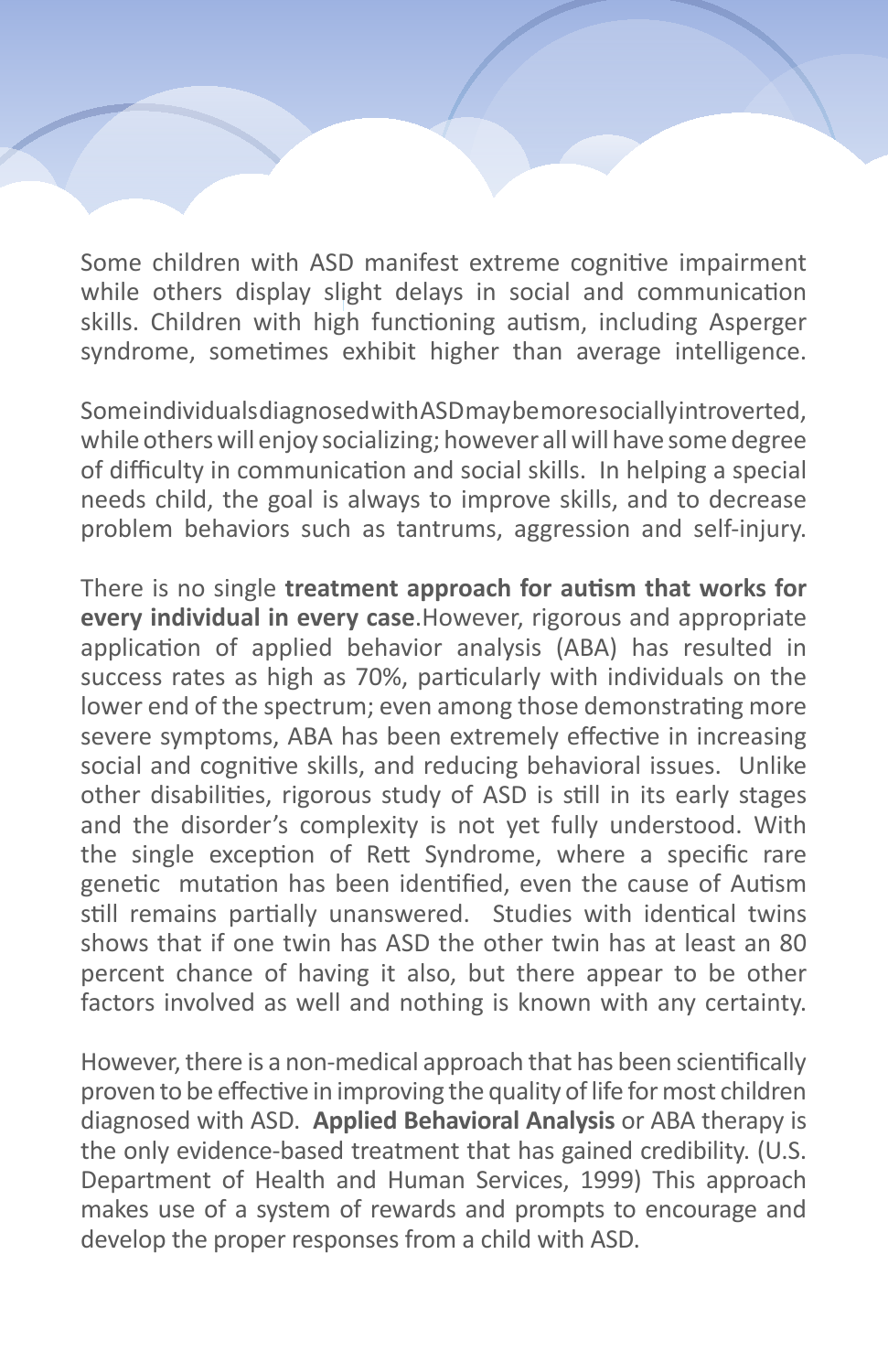## **About Applied Behavioral Analysis Therapy**

Applied Behavioral Analysis (ABA) therapy is a treatment protocol for Autism Spectrum Disorder which has proven success in mainstreaming many autistic children into the public school system with minimal assistance. Motivational programs have been developed by ABA therapists that help children to increase cognitive and behavioral function as well as to promote independence in learning and everyday tasks, so ABA therapy is effective in improving almost all aspects of an autistic child's life.

ABA therapy breaks a child's behavior down into very specific, objective and measurable units so that behavioral data can be collected and observed in order to assess the child's behaviors, identify the skills the child needs to develop, provide the appropriate treatment, and record the effectiveness of the therapy over time. This evidence-based approach makes ABA therapy's results clearly demonstrable. According to a 1999 Surgeon General's report: "Thirty years of research demonstrated the efficacy of applied behavioral methods in reducing inappropriate behavior and in increasing communication, learning, and appropriate social behavior." <sup>1</sup>

Applied Behavioral Analysis training uses positive reinforcement to teach children desired behaviors. When a child demonstrates the correct behavior in response to an environmental trigger such as a sound or a request from a parent or teacher, the child is rewarded with a *reinforcer* appropriate to the behavior and the particular child. A reinforcer could be anything from a special treat to a chance to play with a favorite toy, or even just a smile and a hug from the person performing the intervention. The child's typical environment is studied carefully to determine what triggers cause the child to behave undesirably. Over the course of therapy, a consultant will work to either remove triggers that lead to undesirable behaviors or to change the child's response to those triggers.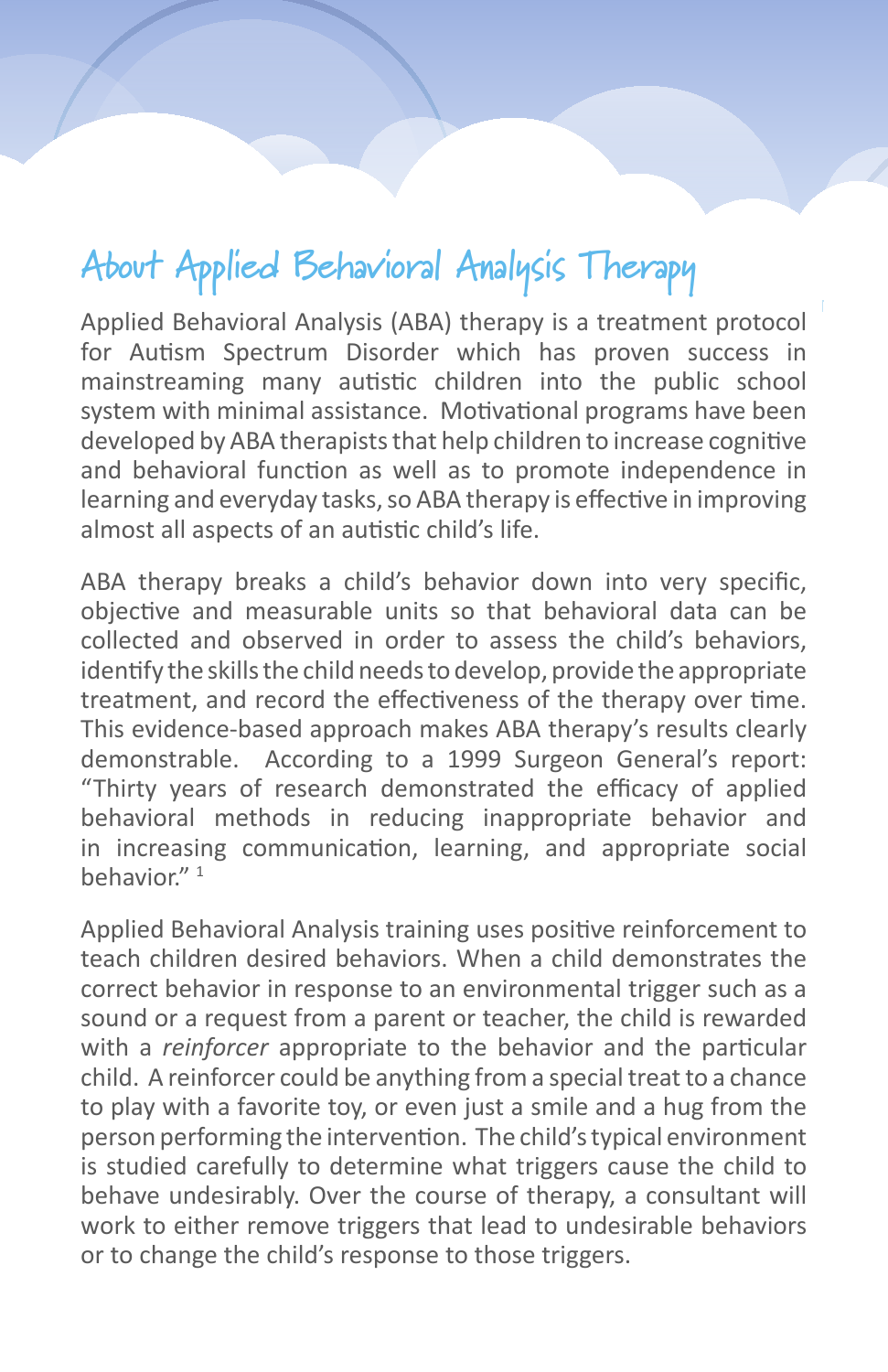It is important to note that Autism Spectrum Disorder is exactly that – a disorder – and not a disease. There is no cure for autism and once a

child is diagnosed as being autistic the condition is permanent. ABA therapy seeks to improve a child's ability to cope with the condition, not to overcome or cure it. Efficacy of the therapy will depend on how severe the child's autistic condition is and how early therapy is begun.

However, many children under four years of age who have undergone therapy based on Applied Behavior Analysis will experience measurably improved social and verbal skills, and in some cases even a significant increase in IQ. ABA therapy is considered to be the most effective evidence-based therapeutic approach to children with autism.

Professional therapy based on Applied Behavior Analysis is quite costly. Some consultants charge as much as \$120 per hour for their services, not including the costs of environmental modifications or other materials. While ABA services can be expensive, there are a number of ways to make interventions based on ABA available to a broad range of families. In addition to a child's school environment and ABA centers, interventions can be implemented at home and in play areas by parents and teachers. When parents and family members learn how to perform ABA-based interventions costs can be decreased while the intensity of training for the child is increased. This will usually improve the child's progress but is not a substitute to the services of a qualified consultant or technician.

Special Learning, Inc. exists to increase the availability of ABA therapy through enhanced access to resources and tools, as well as online, eBook and physical training for parents, family members and teachers.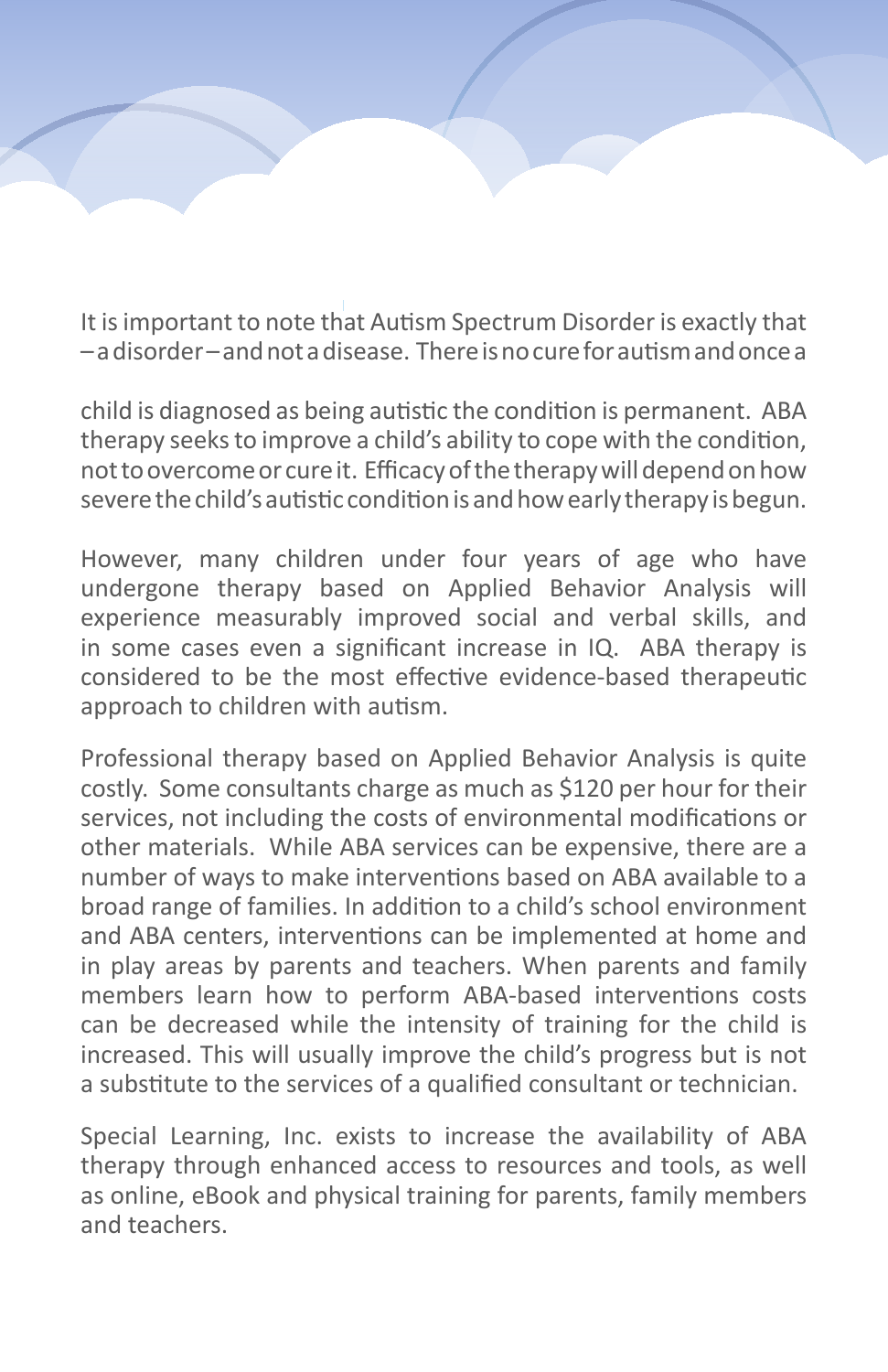# **Products Offered by Special-Learning.com**

In addition to an extensive library of free information and resources, Special-Learning.com offers a variety of products and services – all of them completely compliant with ADA standards – designed to help parents of children with ASD to take control over their child's learning and development.

One example is Special Learning's Basic Communications Application for the iPhone, iPod Touch and iPad. This clever app makes it easy for non-verbal children to let parents, teachers and caregivers what they want quickly and easily. At the same time it helps the child learn what words mean and what they sound like in an entertaining and interesting way, holding the child's interest and keeping him or her busy for long periods of time. As an ABA compliant application, it also helps children develop skills and records helpful data for behavior analysts to use in developing a customized therapy plan.

Essentially, the Communication App is what medical and mental health professional call an *Augmentative and Alternative Communication (AAC)* device, but with four crucially important differences:

- **1. It's** *cool***.** Because it runs on an iPhone, iPad or iPod Touch, children will be proud to use it anywhere without feelings of embarrassment.
- **2. It's** *fun to use.* The app's interface is colorful, intuitive and loaded with hundreds of real images of food, toys, clothing and other items (rather than abstract symbols or stick figures) to capture children's interest.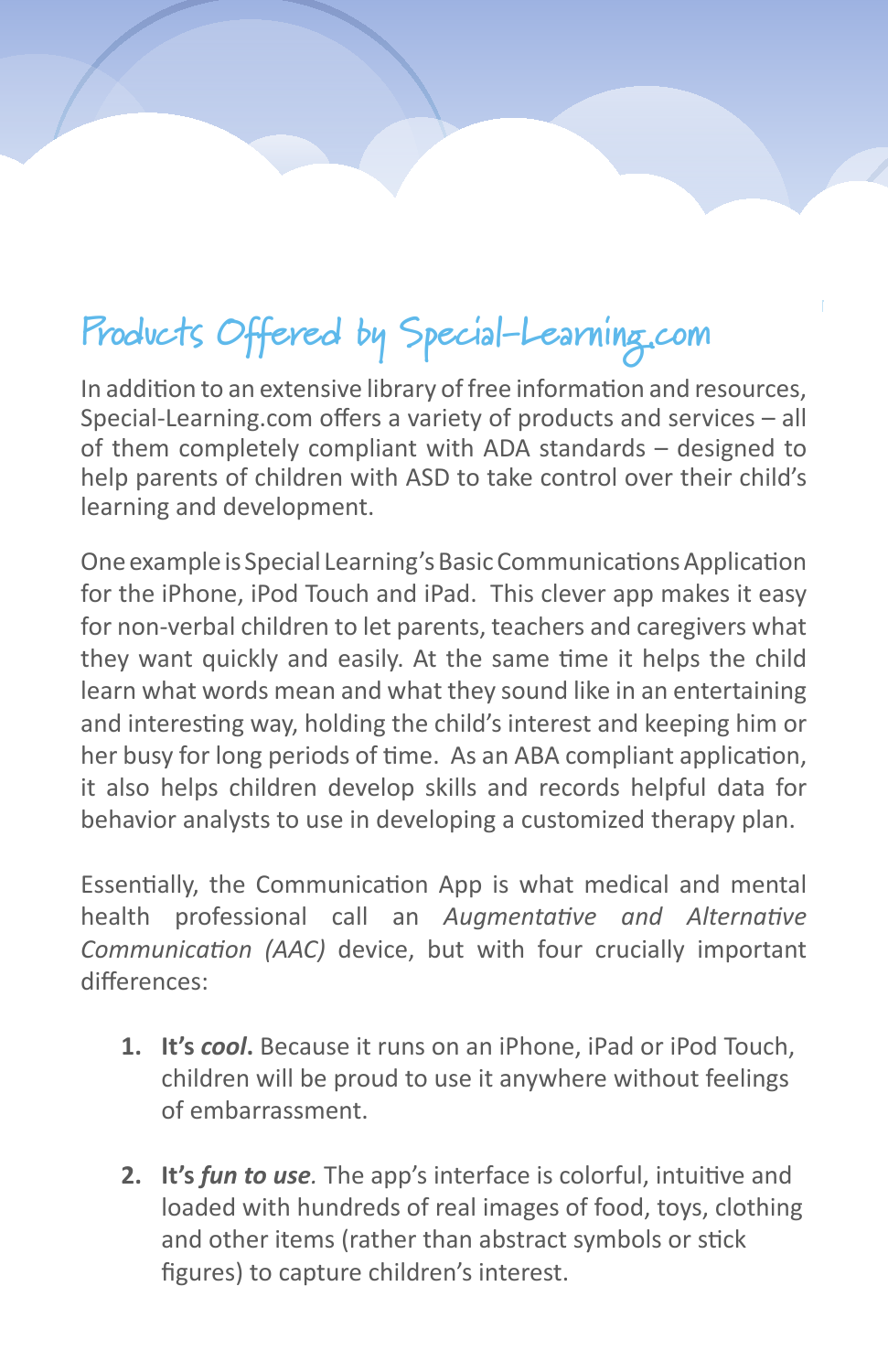- 3. **It** *doesn't cost thousands of dollars.* Many AAC devices use proprietary hardware and require annual license renewals, making them extremely expensive. Special Learning's Communications App was designed first and foremost to be an easily affordable investment for the average parent of a non-verbal child.
	- **4. It's** *ABA-compliant*. In addition to allowing non-verbal children to communicate with family members and teachers, Special Learning's Communications App also uses ABA concepts to help children learn. For example, because every word is represented by multiple pictures, a child learns to *generalize* that the *word*

*"trai*n" doesn't *only refe*r to somet*hing that* is red and made of plastic. The application also collects observational data according to ABA standards so a qualified behaviorist can focus the child's communication skills curriculum to his or her specific deficiencies.

Another of Special Learning's premier products is its eLearning program, ABA curriculum and detailed lesson plans; which teach parents and others involved in the care of the child the basics of implementing ABA-based interventions in the home and school setting. By implementing the techniques taught in this program, parents and others can quickly learn how to do many of the things professional behavior techs do to modify behavior and improve communication and social skills and enhance cognitive skills in diagnosed children.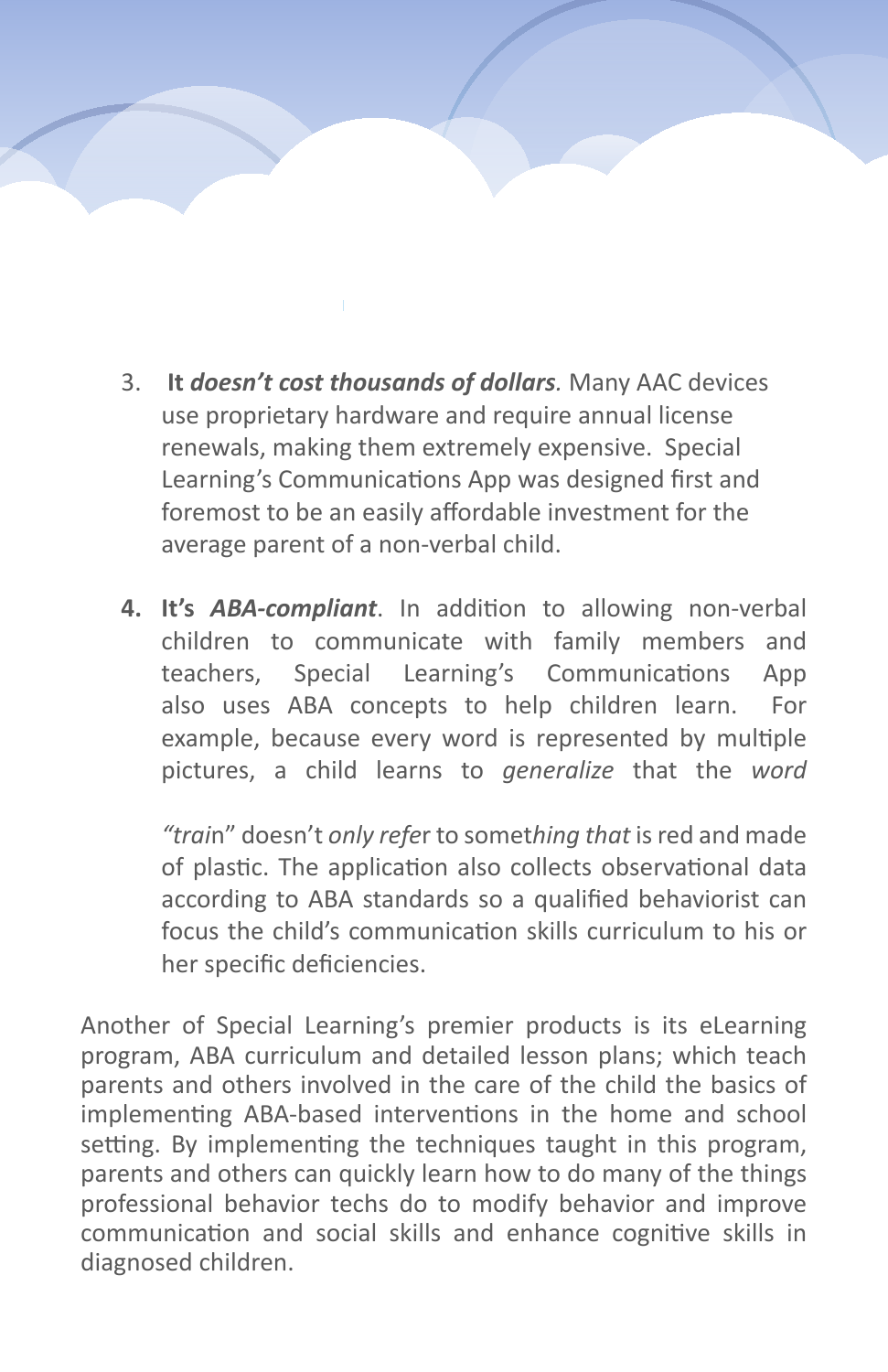The site also offers a series of eBooks that are enormously informative, yet very easy to read. Parents, teachers and providers can learn about a variety of autism-related topics, confident that what they are reading is both evidence-based and reviewed by Board Certified Behavior Analysts for accuracy. The eBook series begins with handbooks that provide an overview of Applied Behavior Analysis therapy and disorders in the autism spectrum, and then advance to detailed guides that drill down into each of the disorders, therapeutic principles and teaching strategies.

In addition to its own products, the ABA experts at Special Learning have identified a number of third party products that represent bestin-class ABA-compliant tools that will further enhance parents' and providers' ability to offer highly effective ABA Therapy to children with ASD.

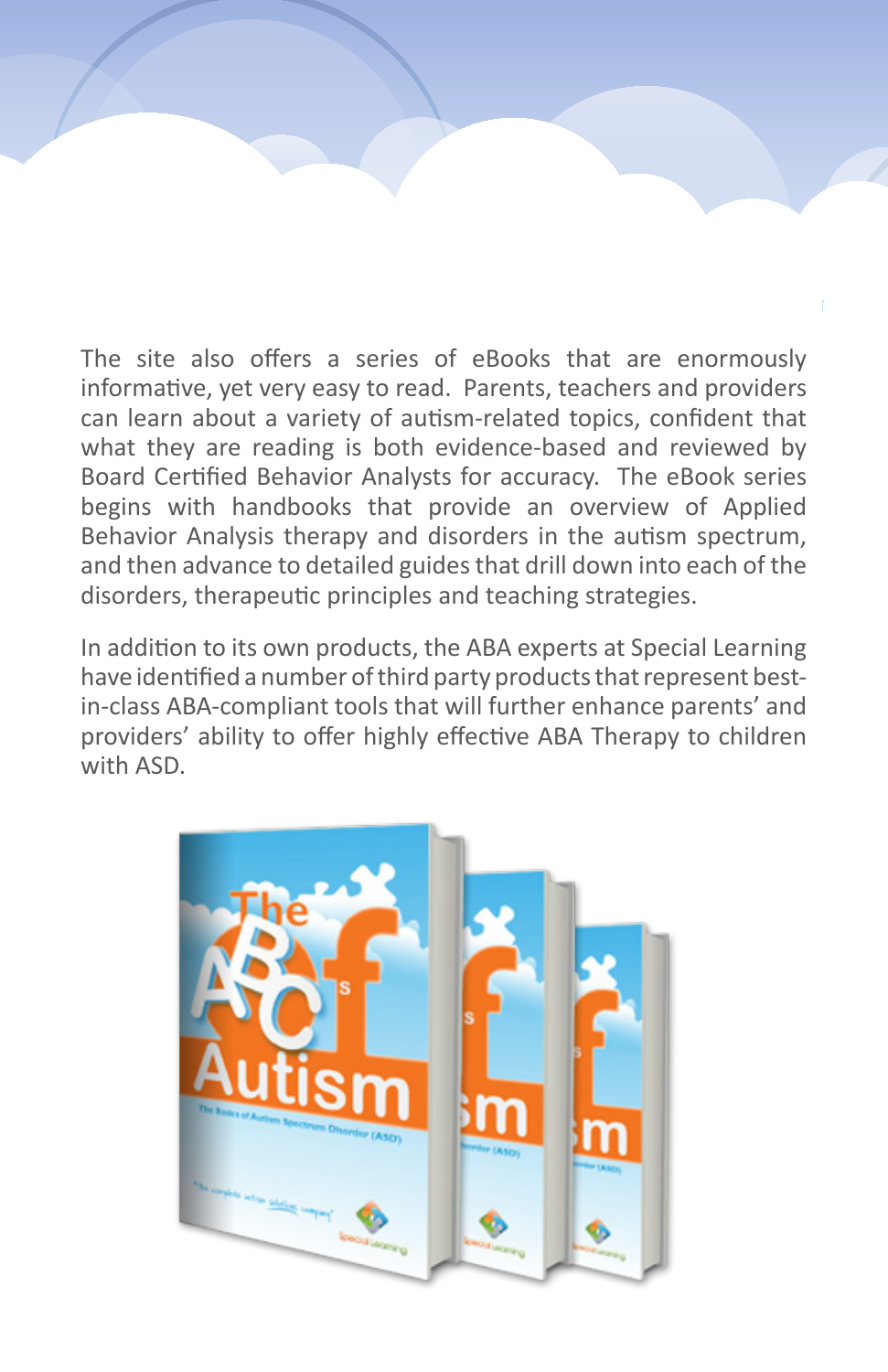## **SBSA Group : The Reason You Can Trust Special Learning**

Special Learning is not like most autism resource websites. Sure, we have articles and eBooks and many other features that a lot of the other sites have, but there is one key reason you should make Special Learning your one place to go for information, tools and referrals if you have or work with a child with Autism Spectrum Disorder… one reason why you can trust the information you find will be accurate, the tools we offer really work, and the methodologies used by the people in our referral system to be the best available.

That reason is SBSA Group, a highly qualified detachment of specialists hand-picked from the team at Step By Step Academy on the outskirts of Columbus, Ohio. Step By Step Academy is one of the nation's leading non-profit treatment centers for providing intensive intervention to children and young people with autism spectrum disorder. By policy, all of the methodologies and techniques used at Step By Step Academy conform to the standards of Applied Behavior Analysis or ABA, which is the only therapeutic approach recognized as effective by both the American Academy of Pediatrics and the Surgeon General of the United States. Rigorously high standards, a long track record of results and a reputation for innovation and advancement of the practice of ABA-based intervention have earned Step By Step Academy its standing as one of the very best in its class.

SBSA Group is comprised of Step By Step Academy staff members who work closely with Step By Step's founder (and Special Learning's co-founder) Michelle LaMarche, BCBA, to help make the facility one of the finest in the world. As the review team for Special Learning, they perform the same task: Making www.Special-Learning.com the finest resource for autism related information, tools, resources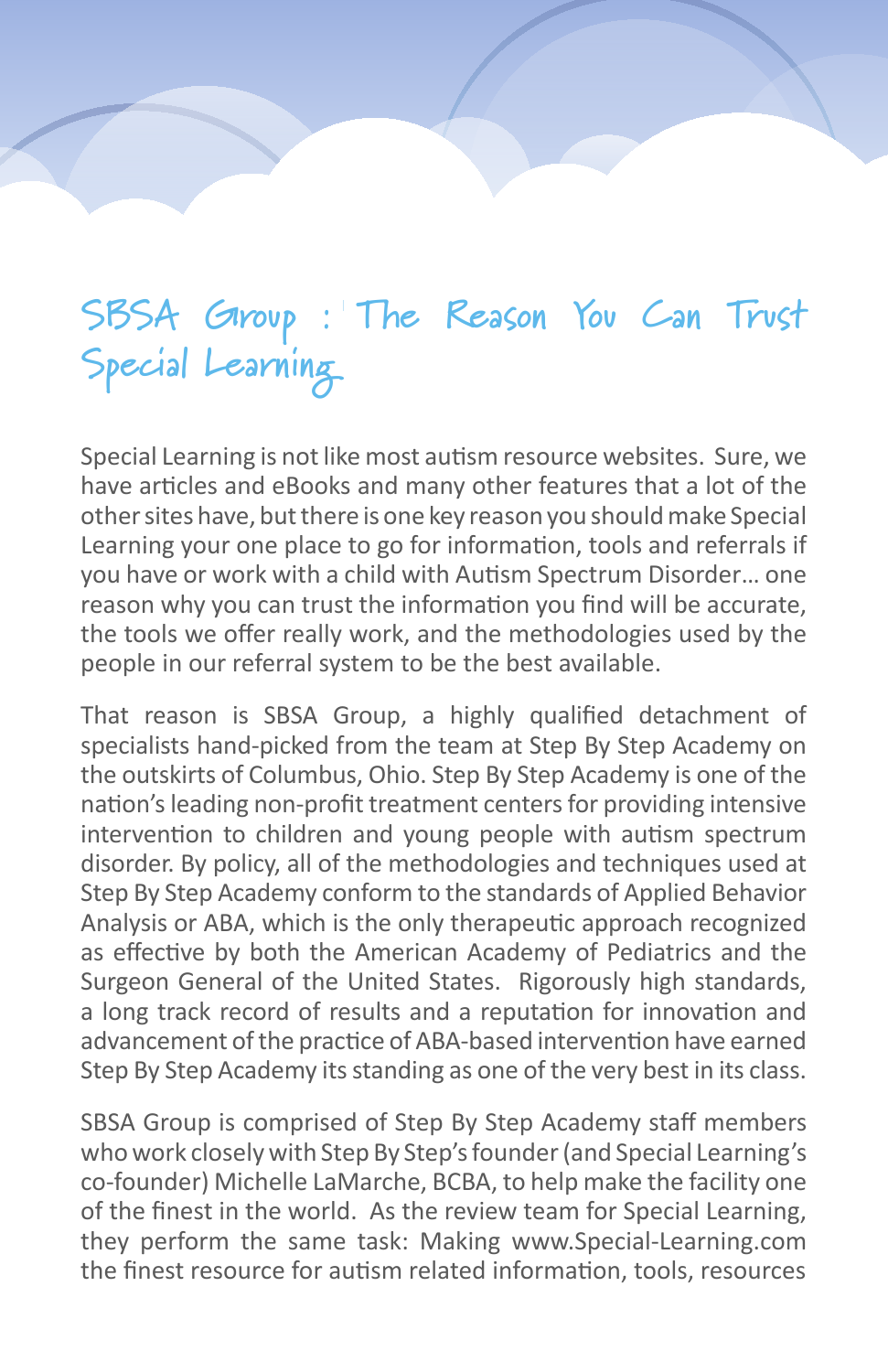and products.Together SBSA Group represents more than 50 years of combined expertise in the field of autism intervention and research based on Applied Behavior Analysis and some of the finest practitioners in the field.

Before any eBook, product or teaching tool is offered on Special Learning's website, it is carefully reviewed by SBSA Group for accuracy and for compliance with ABA standards. SBSA Group searches the world for best-in-class teaching tools and tests them thoroughly at Step By Step Academy for effectiveness, durability and quality. In some cases products are actually developed by the SBSA team and represent entirely new ways for parents, teachers and service providers to practice ABA-based intervention in the home, classroom or clinical setting.

#### Christine Austin, Director of Clinical Operations

Christine Austin has been the Director of Clinical Operations at Step By Step Academy, Inc. since 2009. Before that, she served as Training and Behavior Plan Supervisor, Outreach and Training Coordinator, Program Supervisor/Outreach Support Technician and Behavior Technician. During this time, she also moonlighted at Piece by Piece Consulting Services, a private consulting services firm specializing in behavioral treatment methods utilizing Applied Behavior Analysis (ABA) principles for children with Autism Spectrum Disorders as a Behavior Consultant. At Step By Step, she is responsible for the hiring and training of all senior clinical staff members. In addition, she trains Clinic Directors on how to develop and monitor treatment and behavior plans, and teaches Clinical Assistants the principles of ABA and monitoring procedures.

Christine regularly presents at professional conferences on topics related to autism and behavioral support.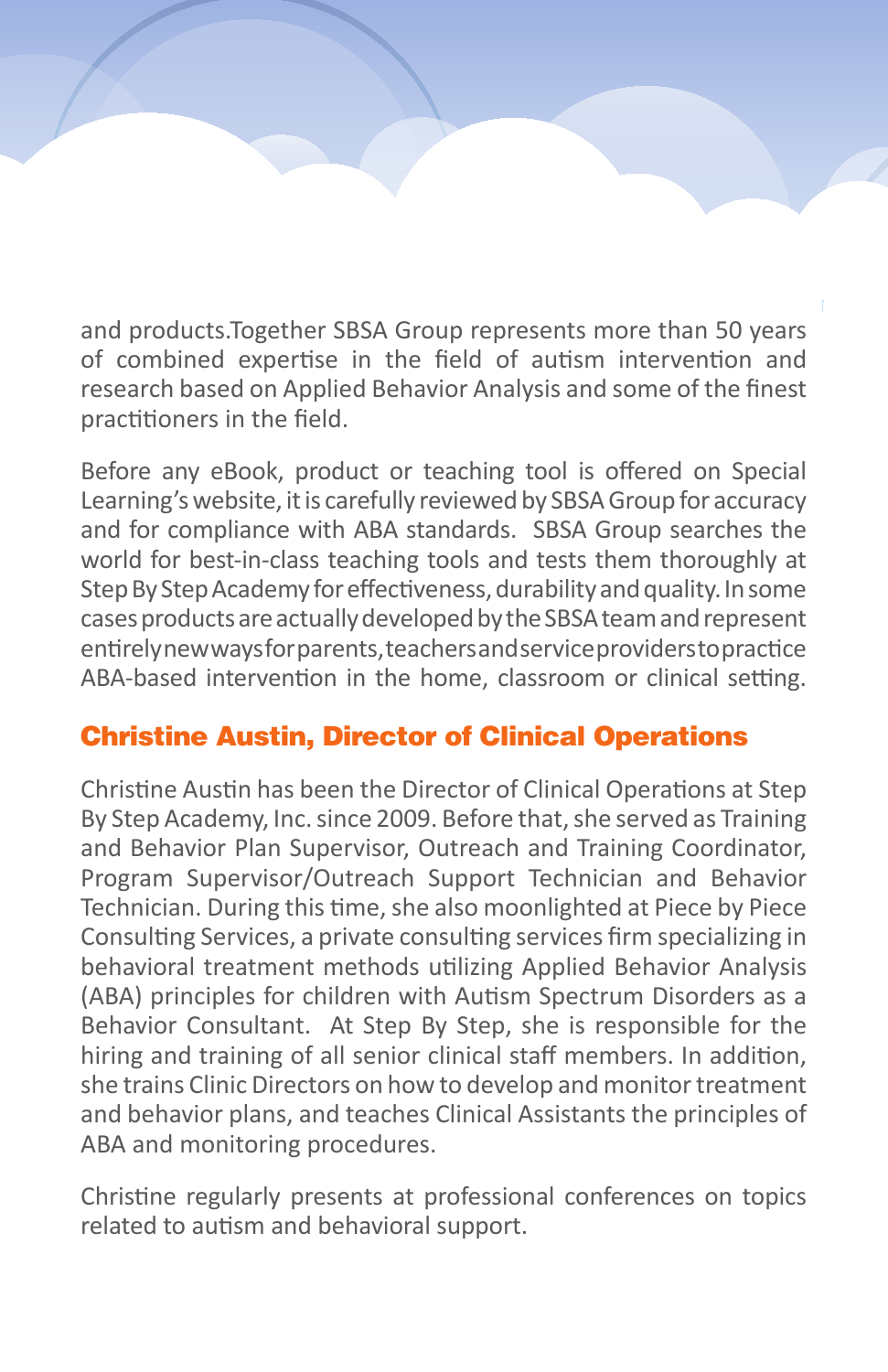Her areas of expertise include ABA, training, Individual Education Plans (IEPs), treatment planning and behavior modification and behavior management. Additionally, she has developed autism training programs for professionals and families on a variety of topics, including ABA Principles and Procedures, The Picture Exchange Communication System, Token Economy Systems, The Maintenance and Generalization of Acquired Skills and Decreasing Challenging Behaviors.

She has a BA in Psychology and a minor in Sociology from The Ohio State University. She is a Board Certified Assistant Behavior Analyst (BCaBA) through the University of North Texas and is currently enrolled in the M.S. in ABA & Autism program at The Sage Colleges. She will graduate in the spring of 2012.

#### Cynthia Ring, Research Associate

Cynthia Ring is a research associate with the Step By Step Academy, where previously she held the positions of Transition Specialist, Compliance Officer and Behavior Technician. Her current responsibilities include designing research studies, protocols and evaluation tools, data collection and analysis and writing and editing grants and reports. Prior to this, she worked as a college intern for the Ohio Department of Rehabilitation and Corrections Bureau of Mental Health Services, where she was involved with program development and benchmarking sex offender programming and regulations among states.

Cynthia's academic interests include incarcerated persons with intellectual disabilities and mental health issues, sex offender recidivism and functions of violence and aggression. Her published work has appeared in the Journal of Feminist Family Therapy. A member of the National Honor Society in Psychology (Psi Chi),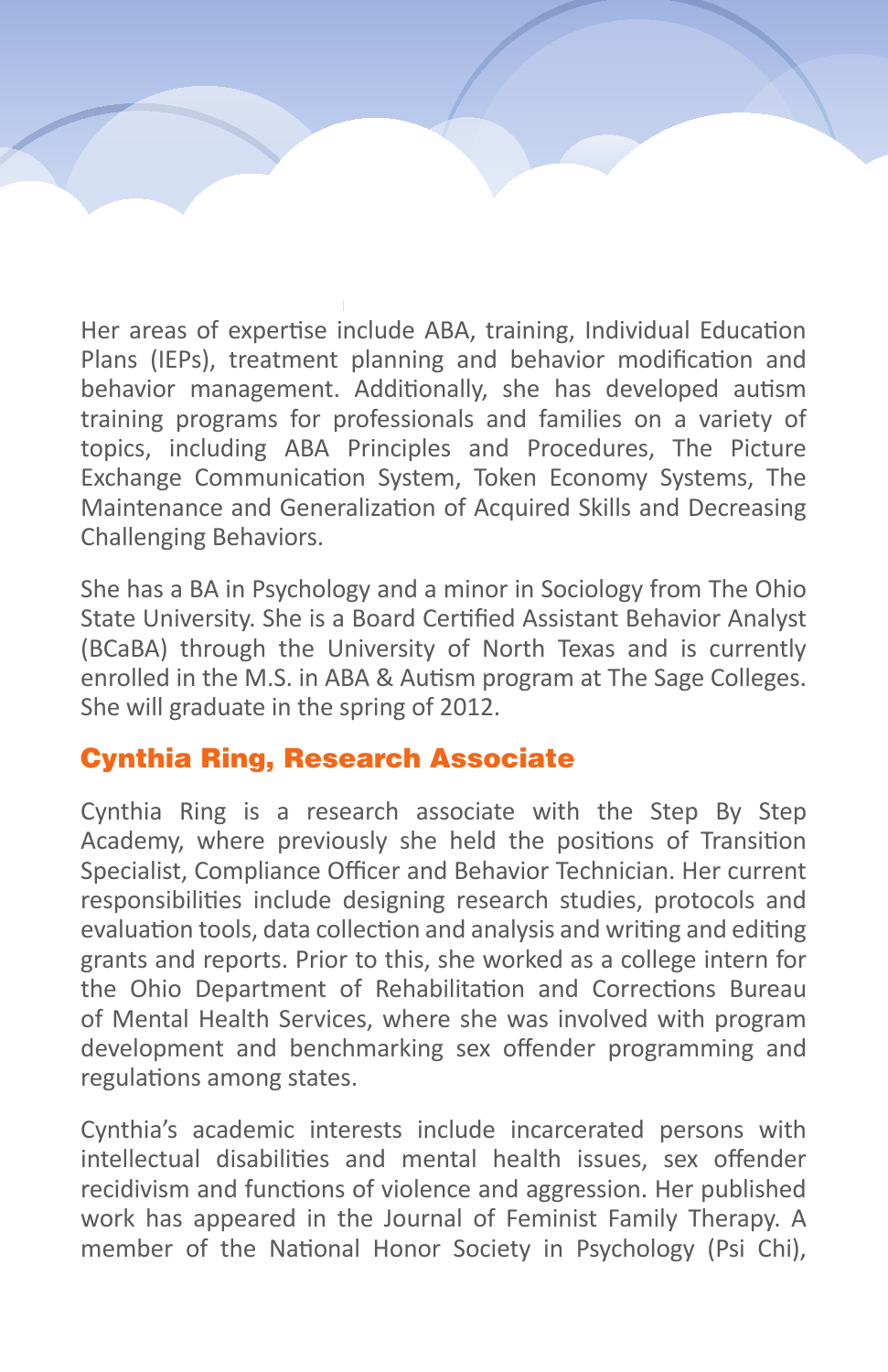Cynthia is a licensed social worker and certified in AIDS education. She holds an MSW in Social Work Administration from Ohio State University and a BS in Psychology from Wright State University. She is currently pursuing her doctorate in Psychology with a specialization in Criminology and Criminal Justice through the University of the Rockies in Colorado.

#### Gabriel Valley, Clinical Assistant

Gave Valley is a clinical and executive assistant to the Clinical Director at Step by Step Academy, where he previously served as a Behavior Technician. Additionally, he is an Independent Provider for the Ohio Department of Jobs and Family Services. Gave has published and presented at conferences on the topic of "Treating Food Refusal and Selectivity in Children with Autism Spectrum Disorder."

Gave holds a BA in Interdepartmental Studies, Social Work from Wittenberg University. He is a certified trainer in Nonviolent Crisis Prevention and Intervention, a Certified Staff Trainer and has obtained advanced certification in Applied Physical Training.

#### Michael Wagner, Ph.D., Psychologist

Michael Wagner, Ph.D., has been serving children in his capacity as a licensed psychologist for 19 years. In addition to his private practice, he currently serves as Psychologist at the Step by Step Academy Inc. Dr. Wagner oversees the Psychodiagnostic Assessment Clinic at SBSA, which provides comprehensive psychological evaluations for children with autism spectrum disorders. Dr. Wagner has assisted children and adolescents with special needs in a variety of contexts, including outpatient mental health centers, juvenile corrections, inpatient psychiatric facilities, public and private schools, and independent practice.